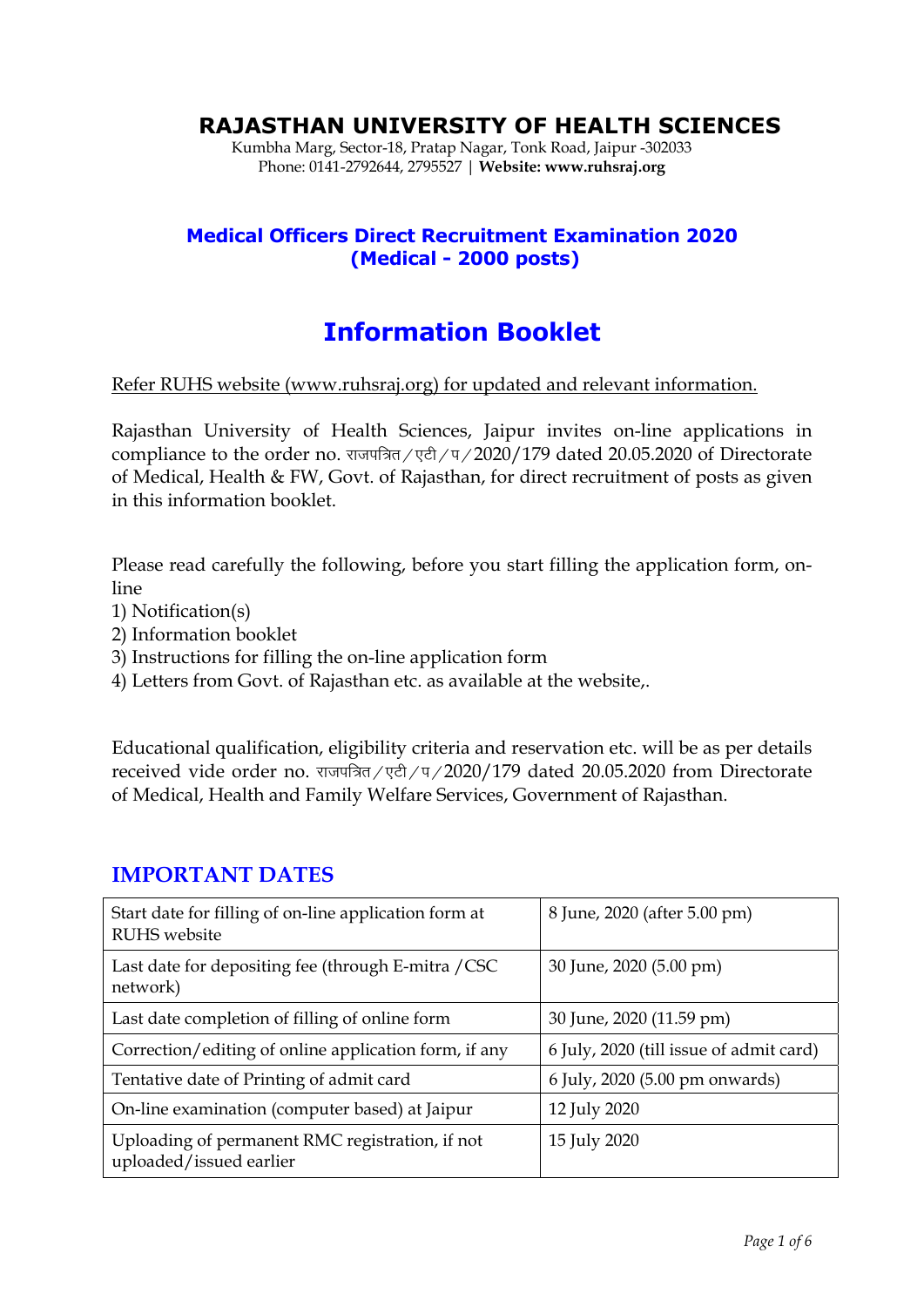# **APPLICATION FEE**

All candidates have to pay non-refundable application fee of Rs. 5000/- (Rs. 2500 for SC, ST category of Rajasthan State) + applicable e-Mitra charges at any e-Mitra/CSC kiosk center authorized by the Government of Rajasthan.

The application fee is neither refundable, nor transferable and nor adjustable for any other recruitments. Any plea in this matter shall not be entertained.

### **ELIGIBILITY CRITERIA (as per the ARTHANA available at the website)**

| Post                                | <b>Minimum Requirement</b>                                                        |
|-------------------------------------|-----------------------------------------------------------------------------------|
| <b>Medical Officer</b><br>(Medical) | MBBS as per order no. F03(7) DOP/A-11/97, dated 17.09.1999                        |
|                                     | and                                                                               |
|                                     | RMC registration (Permanent)*                                                     |
|                                     |                                                                                   |
|                                     | * In case, Permanent RMC registration certificate is not available at the time of |
|                                     | filling the on-line application form then it must be uploaded upto 15.07.2020     |
|                                     | by editing the application form. The issue date of this Permanent RMC             |
|                                     | registration certificate must be on or before 12.07.2020.                         |

#### **1. Essential Qualification**

Knowledge of Hindi language in devnagri script (lipi) – to read, to write and to speak

#### **2. Age**

Requirement: Minimum 22 years and maximum 47 years as on date of MO Recruitment Examination 2020 i.e. 12.07.2020.

The relaxation in upper age limit for reserved category candidates in Rajasthan shall be applicable as per state government rules (arthana available at the website).

कार्मिक विभाग की अधिसचना के अनसरण में राजस्थान के अ.जा. /अ.ज.जा. /अन्य पिछड़ी जाति /विशेष पिछड़ी जाति के पुरूष वर्ग को अधिकतम आयु सीमा में 5 वर्ष एवं महिला वर्ग को 10 वर्ष की छूट देय होगी। एवं सामान्य प्रवर्ग की महिलाओं को 5 वर्ष की छूट देय होगी।

Ex-Servicemen अभ्यर्थियों के लिये अधिकतम आयु 50 वर्ष होगी।

विधवा एवं परित्यक्ता महिलाओं के लिये अधिकतम आयु सीमा नहीं है।

कार्मिक विभाग की अधिसूचना दिनांक 22.09.2000 के अनुसरण में सामान्य वर्ग के निःशक्त जन के लिये अधिकतम आयु सीमा 10 वर्ष, पिछड़े वर्ग के निःशक्त जन के लिये अधिकतम आयु सीमा में 13 वर्ष एवं अ.जा/अ.ज.जा. के निःशक्त जन के लिये अधिकतम आयु सीमा में 15 वर्ष की छूट देय होगी।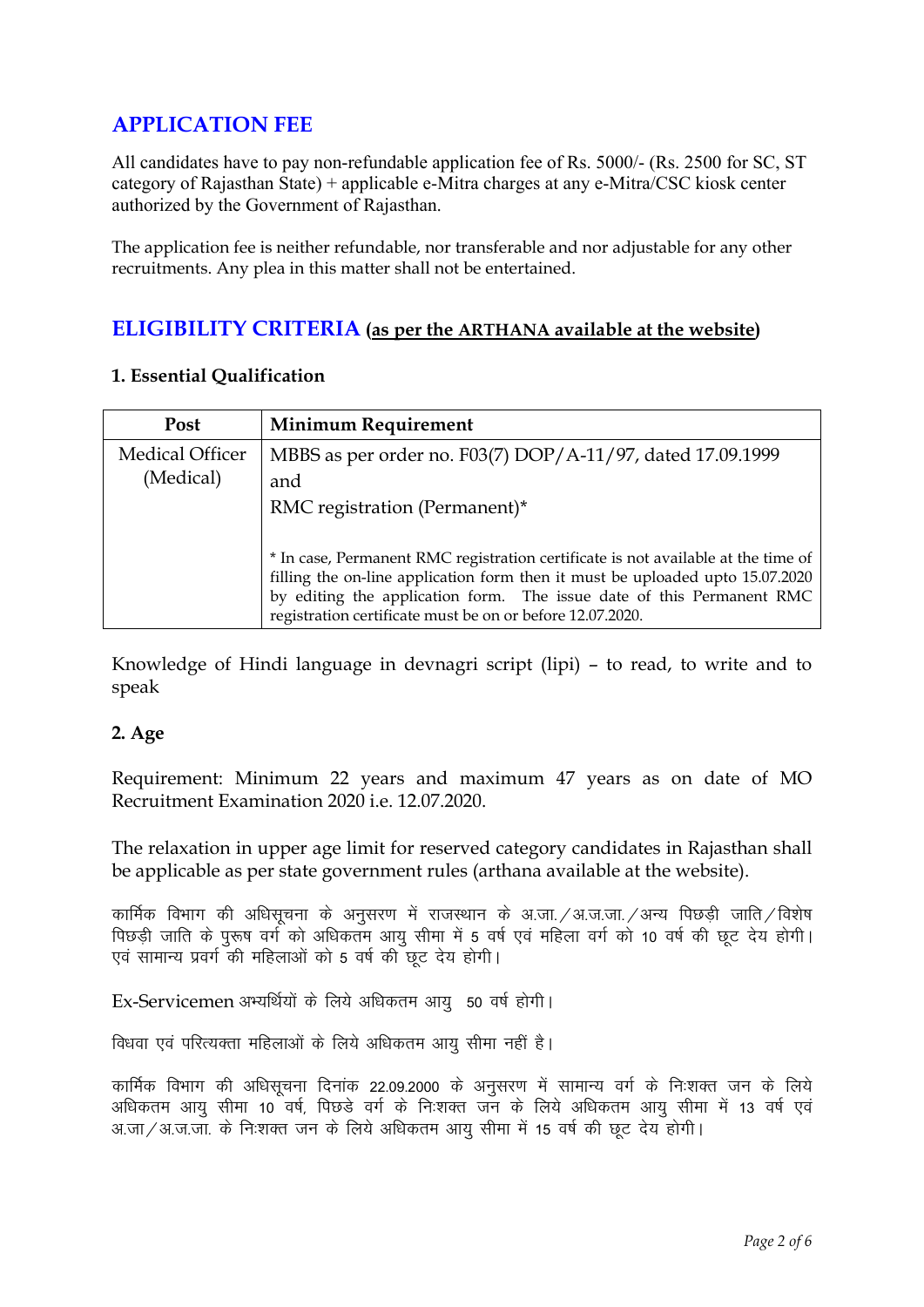कार्मिक विभाग की अधिसूचना दिनांक 23.09.2008 के अनुसरण में विभाग द्वारा पूर्व में वर्ष 2014 को आर0यू0एच0एस0 द्वारा विज्ञप्ति जारी की गई थी, इसलिए अधिसूचना दिनांक 23.09.2008 के अनुसार आयु सीमा में छट देय नही होगी।

### **DETAILS OF POSTS**

For the details of posts of Medical Officer (Medical), category wise, refer order no. राजपत्रित/एटी/प/2020/179 dated 20.05.2020 of Directorate of Medical, Health & FW, Govt. of Rajasthan (available at the website).

## **PAY SCALE**

#### **Medical Officer (Medical)**

15600—39100 (pay level 14) में एक वर्ष तक परिवीक्षाकाल मे वर्तमान में देय रूपये 39,300  $\angle$  – प्रति माह में चिकित्सा परिचर्या भत्ते के रूप में रूपये 17,400 / – प्रति माह जोडकर रूपये 56,700 / – प्रतिमाह देय होगा।

परीवीक्षा प्रशिक्षण अवधि में अन्य सुविधाऐं एवं अवकाश आदि राजस्थान सेवा नियमों आदि में संशोधित प्रावधानों के अनुसार देय होंगे। परीवीक्षा प्रशिक्षण अवधि के सन्तोषजनक पूर्ण होने के उपरान्त ही पद की वेतन श्रंखला का न्यूनतम एवं अन्य भत्ते नियमानसार देय होंगे।

### **RESERVATION**

The reservation of posts will be made subject to statutory provisions enacted by State of Rajasthan.

Candidates seeking benefit of reservation must submit attested copy of the caste certificate (EWS, SC, ST, Non creamy layer OBC, Non creamy layer MBC) or the additional category certificate (if applicable) issued by the competent authority.

### **MARRIAGE REGISTRATION CERTIFICATE**

कार्मिक (क-2) विभाग द्वारा परिपत्र दिनांक 30.06.2006 के अनुसार आवेदक के विवाहित होने की स्थिाति में आवेदक से विवाह पंजीयन की सूचना लिया जाना अनिवार्य है।

कार्मिक विभाग की अधिसूचना संख्या एफ.7(1) डी.ओ.पी. / ए-11 / 1995 / 03) दिनांक 08 / 04 / 03 अनुसार ऐसा कोई भी अभ्यार्थी जिसके दिनांक 01/06/2002 को या उसके पश्चात दो से अधिक बच्चे हो सेवा में नियुक्ति के लिए पात्र नहीं होगा। इस बाबत् एक शपथ पत्र चयनित अभ्यर्थियों को कार्यभार सम्भालने से पूर्व प्रस्तुत करना होगा।

### **APPLICATION PROCEDURE**

**Before filling the on-line application form, read the notification(s), information booklet, instructions for filling on-line application form etc. carefully.**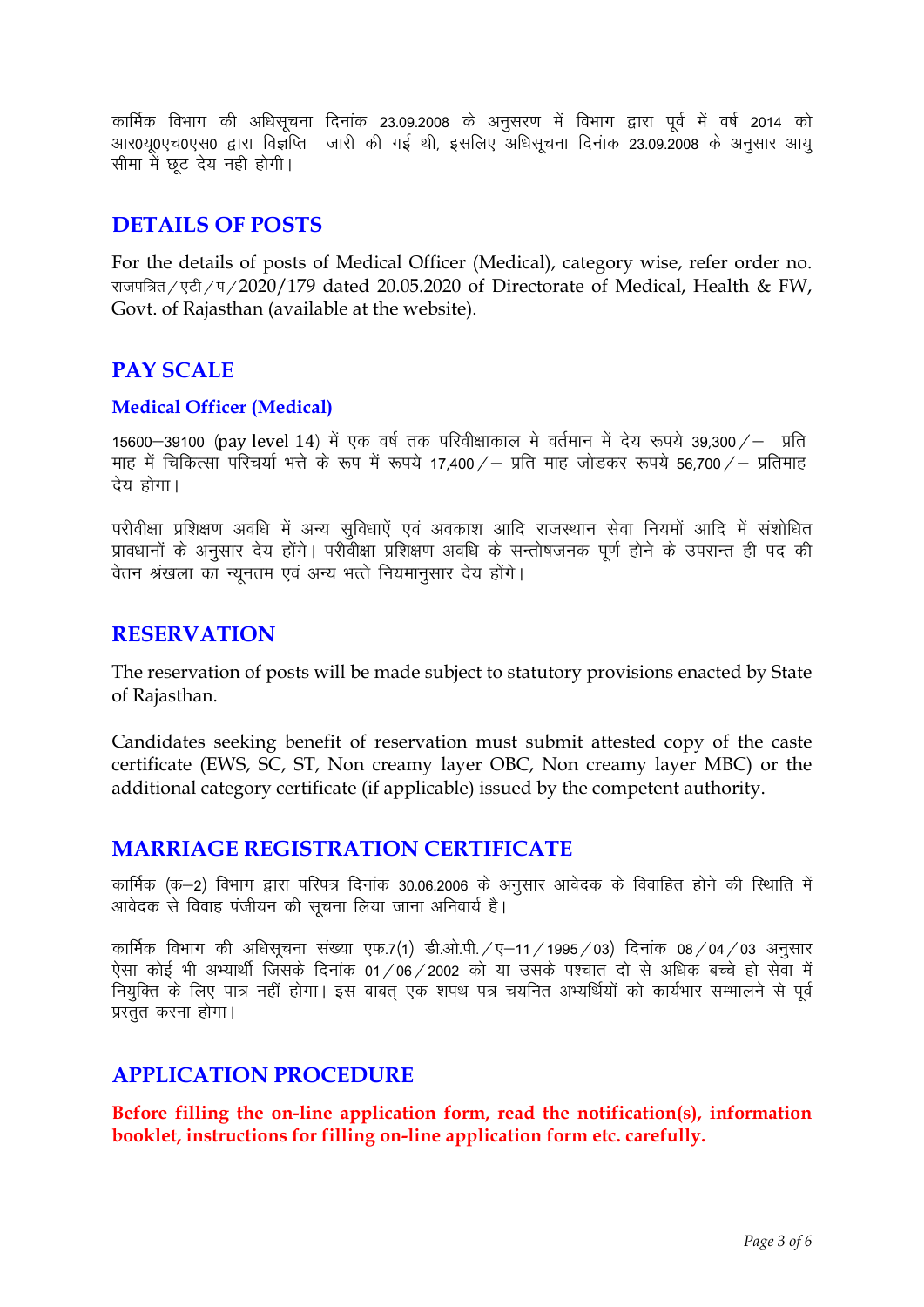**Ensure the eligibility and other requirements / criteria for recruitment as given in this booklet and arthana.**

**You should be very careful in filling-up the on-line application form. If any lapse is detected during the scrutiny, your candidature will be rejected even if you come through the final stage of recruitment process or even at a later stage.** 

**IMPORTANT: HAND WRITTEN / TYPED / PHOTOSTAT COPIES / PRINTED APPLICATION FORM / SCREEN PRINTOUT WILL NOT BE ENTERTAINED.**

**Follow the steps as given in "Instructions to fill up on-line application form" available at the website.** 

Note the Form no. (ID) and password for further steps. Keep it safe.

RUHS will not be responsible for any consequences arising out of forgotten password / misuse of your password. It is your responsibility to maintain confidentiality of your password. Sharing of your password can result in its misuse by somebody else, leading to even exclusion of a genuine candidate from the recruitment process.

#### **Documents to be uploaded at the time of filling the online application form:**

- 1. Photo id (pan card / adhaar card/ driving licence/ voter id/ passport/ Govt. or PSU Card)
- 2. Date of Birth Certificate (10th mark sheet / certificate)
- 3. Internship completion certificate
- 4. Provisional/ permanent UG degree
- 5. Provisional/ permanent PG degree
- 6. EWS certificate issued by competent authority, if applicable
- 7. Caste certificate issued by competent authority, if applicable
- 8. PwD certificate issued by competent authority, if applicable
- 9. Ex-serviceman certificate issued by competent authority, if applicable
- 10. Permanent Rajasthan Medical Council registration

\* In case, Permanent RMC registration certificate is not available at the time of filling the on-line application form then it must be uploaded upto 15.07.2020 by editing the application form. The issue date of this Permanent RMC registration certificate must be on or before 12.07.2020.

After uploading documents payment of application fee shall be made through online emitra portal or e-Mitra/CSC kiosk center authorized by the Government of Rajasthan.

After payment download the application form and ensure that the bank transaction Id is mentioned on the application form.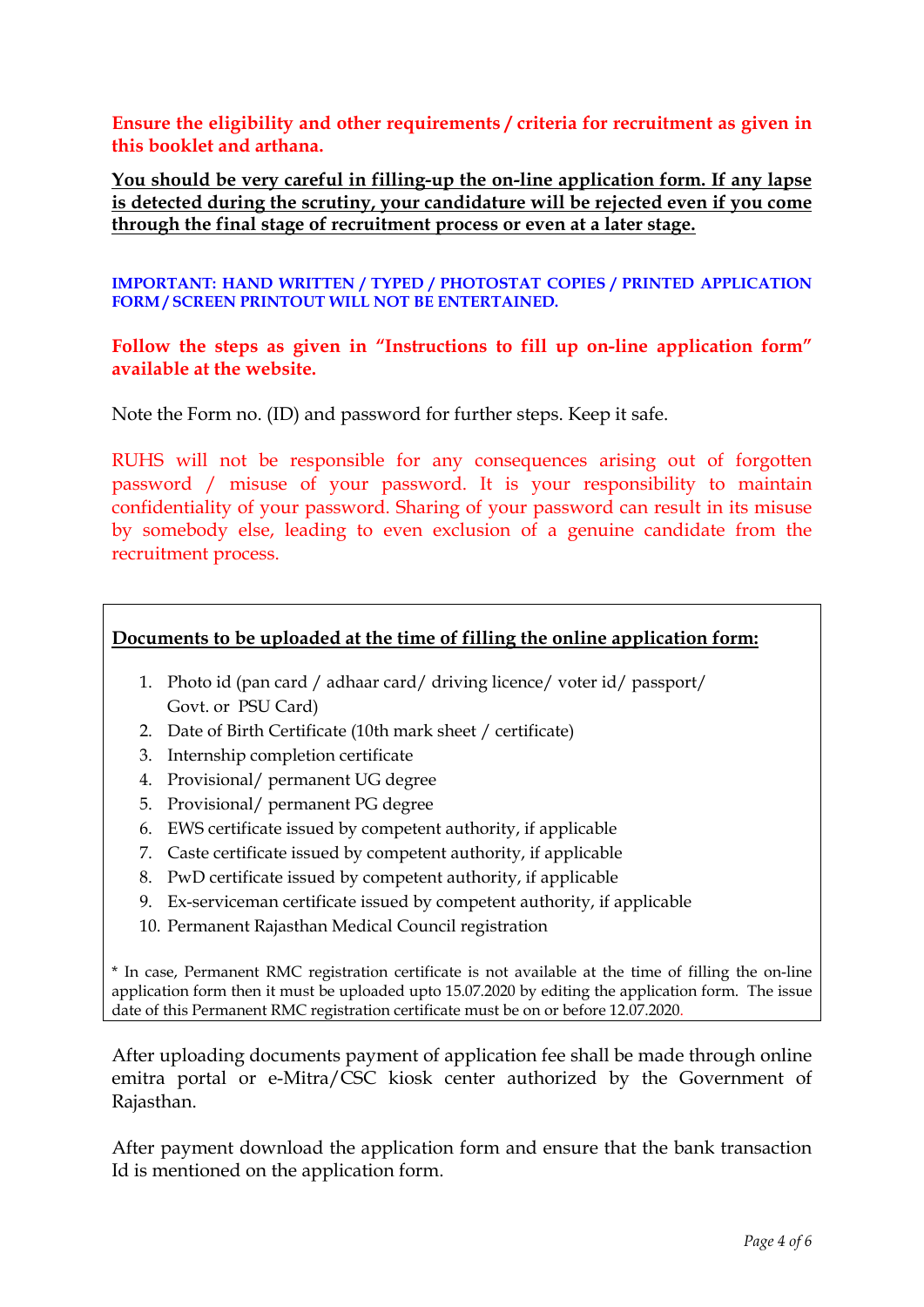There is no need to print and send application form to RUHS. Print copy of application form will be required at the time of recruitment after selection, with the below mentioned documents

#### Documents to be submitted with print copy of the application form at the time of document verification

- 1. Declaration (printed along with the application form).
- 2. Mark sheet(s) / degree / provisional certificate of PG examination, if passed.
- 3. Mark sheet(s) and degree / provisional certificate of UG examination.
- 4. Mark sheet of 10+2 (senior school certificate examination) or its equivalent.
- 5. Date of Birth Certificate: 10th class certificate or any other equivalent certificate showing the date of birth / Mark sheet of secondary examination (10th class).
- 6. Caste certificate (SC, ST, Non creamy layer OBC, Non creamy layer MBC) issued by the competent authority, if applicable.
- 7. PwD certificate issued by competent authority, if applicable.
- 8. Ex-servicemen certificate issued by competent authority, if applicable.
- 9. Copy of photo ID (driving licence / PAN card / Voter ID / Aadhaar / Govt. or PSU card / Passport).
- 10. Experience certificate(s), if applicable.
- 11. N.O.C from present employer, if applicable.
- 12. Document of PERMANENT registration in Rajasthan Medical council (UG degree)(issued on & before 12.07.2020)
- 13. Document of registration in Rajasthan Medical council (PG degree), if applicable.
- 14. Attempt certificate of UG examination.
- 15. Attempt certificate of PG examination.
- 16. Internship completion certificate
- 17. Four (4) Recent Passport size photo same as affixed on application form.
- 18. Any other relevant certificate(s) / document(s)
- 19. In case of widow, death certificate of the spouse.
- 20. In case of divorce, certified copy of decree from the competent court.

**\* Selection of the candidate is subject to verification of documents.** 

### **CORRECTION IN THE FILLED APPLICATION FORM**

Correction, if any, in the on-line filled application form, can be done by sending an email (with all necessary documents attached) to help line mail id i.e. momedical2020help@ruhsraj.org. No corrections will be done after 06.07.2020(till issue of admit card). In case, if Permanent RMC registration certificate is not available at the time of filling the on-line application form then it must be uploaded upto 15.07.2020 through link available on website.